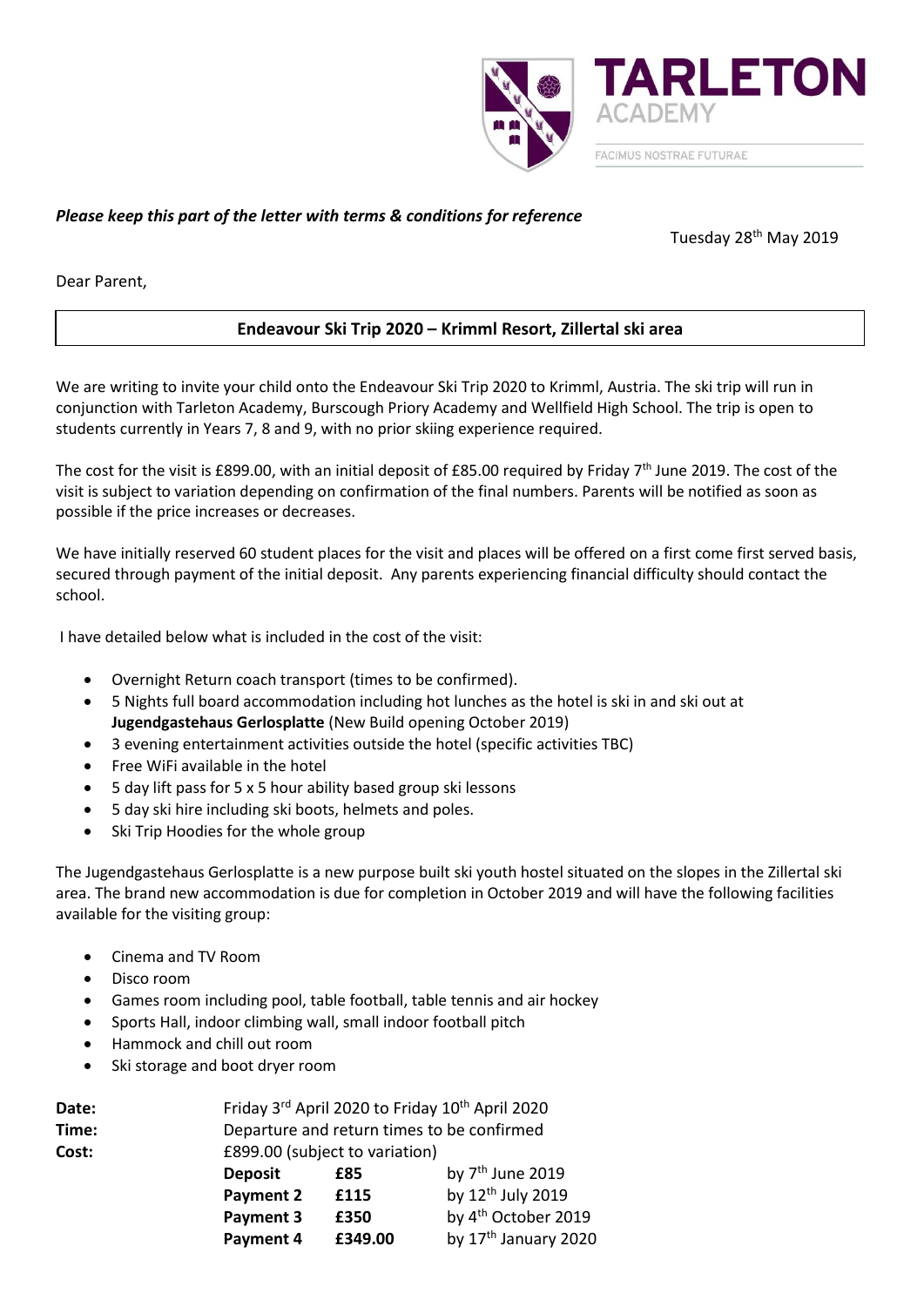| <b>Applicable to:</b> | Current Year 7, 8 and 9 students                                                                                                                                                                                                                                       |
|-----------------------|------------------------------------------------------------------------------------------------------------------------------------------------------------------------------------------------------------------------------------------------------------------------|
| <b>Clothing:</b>      | Students are expected to wear appropriate clothing for the visit. Ski wear is not provided<br>within the cost of the visit and must be purchased in advance of travelling. The school                                                                                  |
|                       | will organise for a local ski clothing rental company to attend a parent meeting who can<br>offer competitively priced renting options.                                                                                                                                |
| <b>Expectations:</b>  | As representatives of the Endeavour Learning Trust, students shall behave in a polite and<br>considerate manner at all times in accordance with the Behaviour Policy. The decisions and<br>instructions of staff must be entirely respected and followed at all times. |

## **To secure your place on the Endeavour Ski Trip please make the payment deposit of £85.00 on your school's online payment system and complete the attached permission slip and return to your school General Office.**

If you have any questions, please do not hesitate to make contact via email on academytrips@endeavourlearning.org.

Yours faithfully

J Snowdon

Mr J Snowdon

Visit Leader Endeavour Learning Trust

Outstanding education at the heart of the community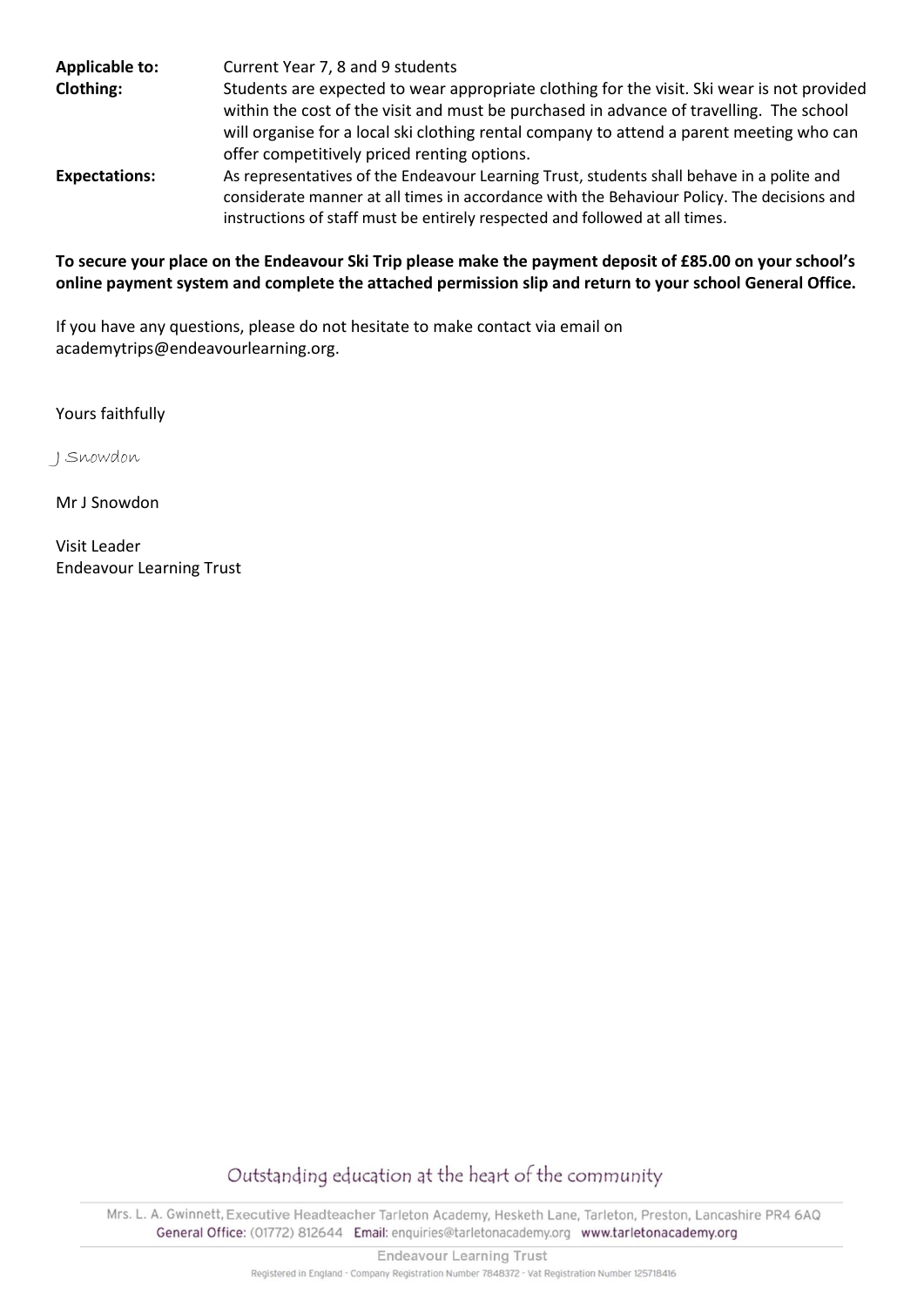### **Educational Visits / Trips Terms and Conditions**

### Payments (if applicable)

All payments are non-refundable. If a student decides not to participate in a reserved visit/trip, cancellation will only be accepted in writing from the parent/carer. The Academy will endeavour to fill places that become available with a suitable replacement but this cannot be guaranteed. If there are insufficient numbers for a trip to go ahead then the trip will be cancelled.

Deposits collected for visits are done so according to the tour operator or booking agencies regulations and are therefore nonrefundable in most cases. The terms and conditions of the Tour Operator or Agent will apply.

In the event of the trip being oversubscribed, we will allocate places on a "first come, first served" basis.

Any visit deemed to be a reward trip or not essential to following the curriculum has to be paid for in full.

#### How to make Online Payments

- Please log into your account and select the trip and enter the amount due.
- Add the trip to the basket, click proceed to basket, then checkout.
- At checkout you can view your details and then click process payment.
- You are then directed to the secure payment page where you can enter your debit card details and make payment.

#### Behaviour

All students must adhere to the Behaviour and Rewards Policy (available on the website). If members of staff have prior concerns about the behaviour of a student or they have been excluded or in the PDC, the school reserve the right to exclude or withdraw them from the trip and payments will not be refundable. In the event of a serious behavioural incident, appropriate sanctions will be implemented. It is possible that we may feel it necessary to send a child home. In this unlikely event, parents/carers will be wholly responsible for the financial implications.

#### Consent

If a completed permission slip and payment (if required) has not been received by the due date the student will not be able to participate on the educational visit or trip. Handwritten notes/letters or verbal consent will not be accepted.

#### Transport Arrangements for Visits Returning out of School Hours

When collecting students from school please park in the car park at the rear of school and not in the front layby.

#### Insurance and Risk Assessments

Copies of Risk Assessments are available from school.

Please note that visits and trips are covered by the Academy's Travel & Personal Accident Insurance. If you feel that you require additional insurance you will need to make separate arrangements.

# Outstanding education at the heart of the community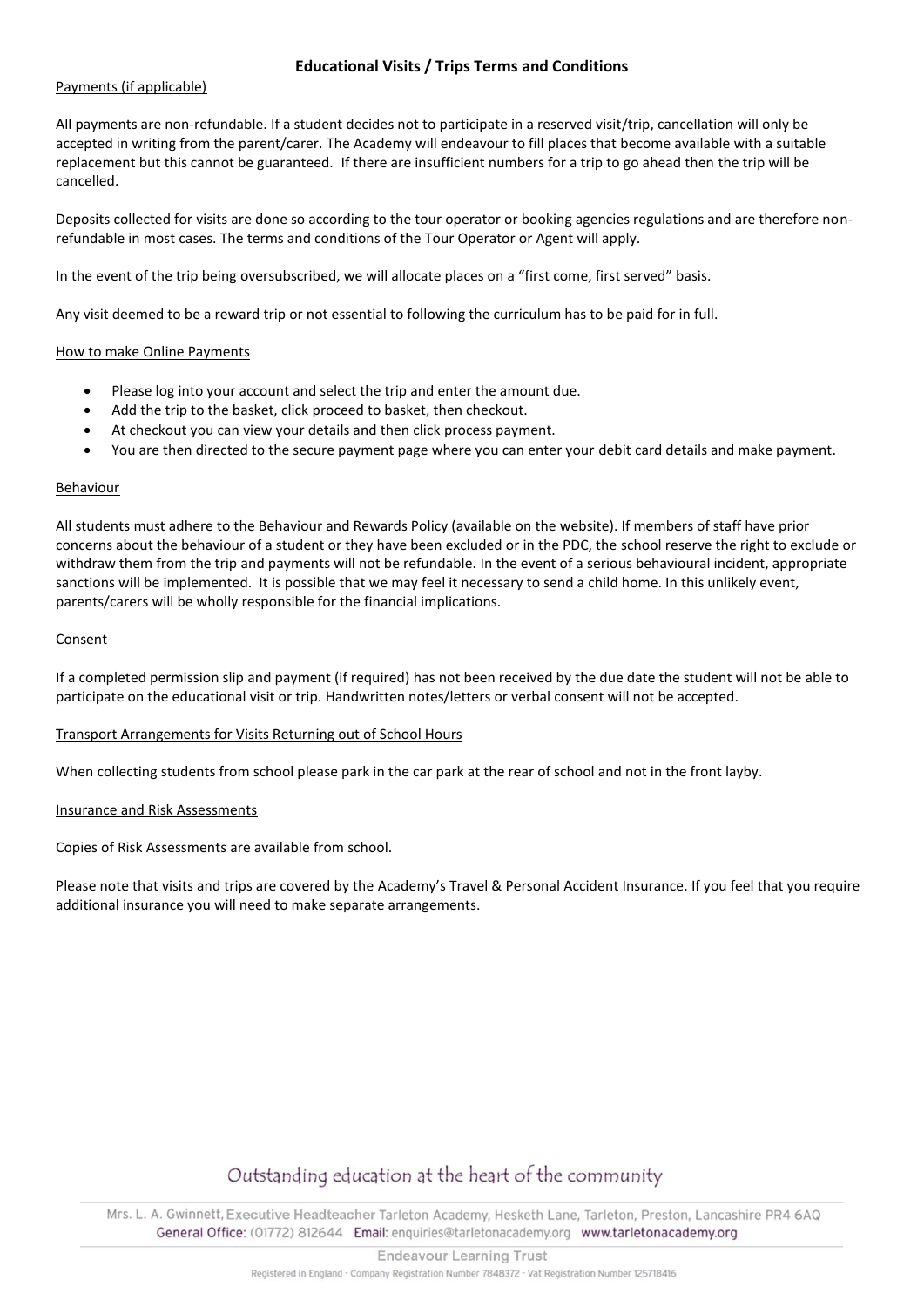### Residential

Prior to the trip a Behaviour Contract will need to be agreed to and signed by the parent/carer, the student and the trip leader.

For foreign trips, all students will require a valid passport and a valid "European Health Insurance Card" (EHIC), which is free and available by ringing 0845 606 2030 or online at [www.ehic.org.uk.](http://www.ehic.org.uk/)

For non UK Passport Holders it is the parent's responsibility to ensure that students have all relevant documentation (including visas where applicable) to allow them to travel to the intended destination and to return to the UK.

# *NOTE*

*Some trips may require passports to be valid for 6 months before the departure date. This will be confirmed in the letter prior to issue.*

# Outstanding education at the heart of the community